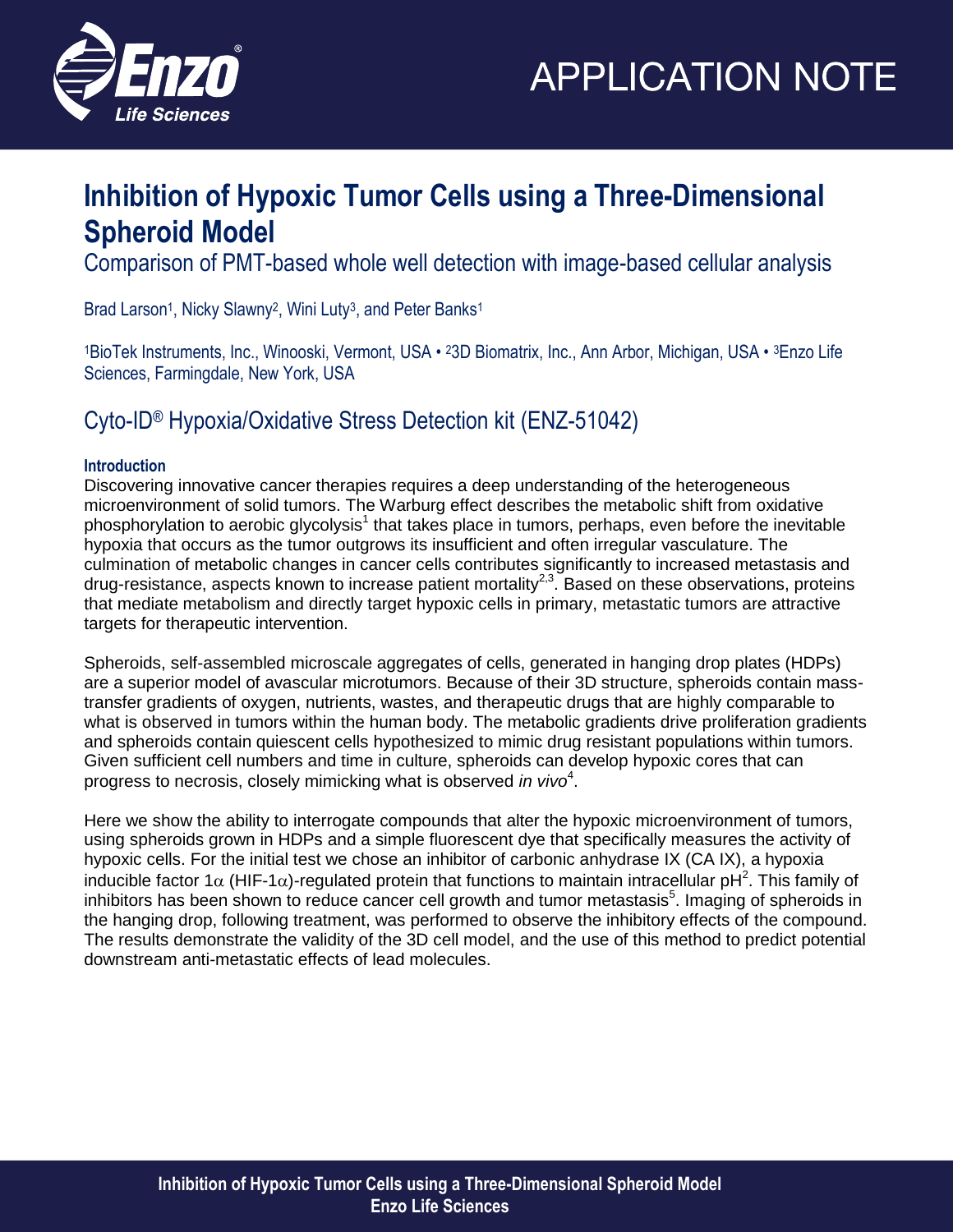



#### **Materials and Methods**

#### **Materials**

#### **Cells**

Colorectal carcinoma HCT116 cells (Catalog No. CCL-247) were obtained from ATCC (Manassas, VA, USA). The cells were propagated in McCoy's 5A (Modified) Medium, HEPES plus Fetal Bovine Serum, 10% and Pen-Strep, 1x.

RFP-expressing human neonatal dermal fibroblasts (Catalog No. cAP-0008RFP) were purchased from Angio-Proteomie (Boston, MA, USA). The cells were propagated in Dulbecco's Modified Eagle Medium (DMEM), high glucose, pyruvate plus Fetal Bovine Serum, 10% and Pen-Strep, 1x.

#### **Reagents**

Hypoxia Red Detection Reagent, part of the Cyto-ID® Hypoxia/Oxidative Stress Detection Kit (Catalog No. ENZ-51042) was provided by Enzo Life Sciences (Farmingdale, NY). The reagent is a weaklyfluorescent compound containing a nitro  $(NO<sub>2</sub>)$  moiety. Due to nitroreductase activity present in hypoxic cells, the nitro group is converted to hydroxylamine and amino groups. The original molecule then degrades releasing the fluorescent probe. Carbonic anhydrase (CA) inhibitor U 104 was used to inhibit hypoxia.

#### **96-Well Hanging Drop Plates**

Perfecta3D® 96-Well Hanging Drop Plates (Catalog No. HDP-1096) were provided by 3D Biomatrix, Inc. (Ann Arbor, MI).

#### **Instrumentation**

The MultiFlo FX Microplate Dispenser was used to dispense cells and medium to the wells of the Hanging Drop Plates.

The Cytation(TM) 3 combines automated digital microscopy and conventional multi-mode microplate detection providing rich phenotypic cellular information and well-based quantitative data. The instrument was used to image the 3D spheroids in the hanging drops following addition of the Hypoxia Red Detection Reagent. The Cellular Analysis feature of the Gen5™ Data Analysis Software was used to detect the fluorescent signal from the Hypoxia Red Detection Reagent solely within the spheroids using optimized parameters.

#### **3D Cell Culture Components**

#### *Perfecta3D 96-Well Hanging Drop Plates*

3D Biomatrix's HDPs facilitate 3D spheroid formation in 96- or 384-well formats. A drop of cell suspension is pipetted into the top of each well, and the plate geometry causes the drop to hang stably below the well. Spheroid diameter can be controlled with the type and number of cells added. Access holes at the top of each well allow for media exchange and the addition of compounds, reagents or additional cells or spheroids to establish co-cultures. Without contact with any surfaces or matrices, cells aggregate to form one spheroid per well.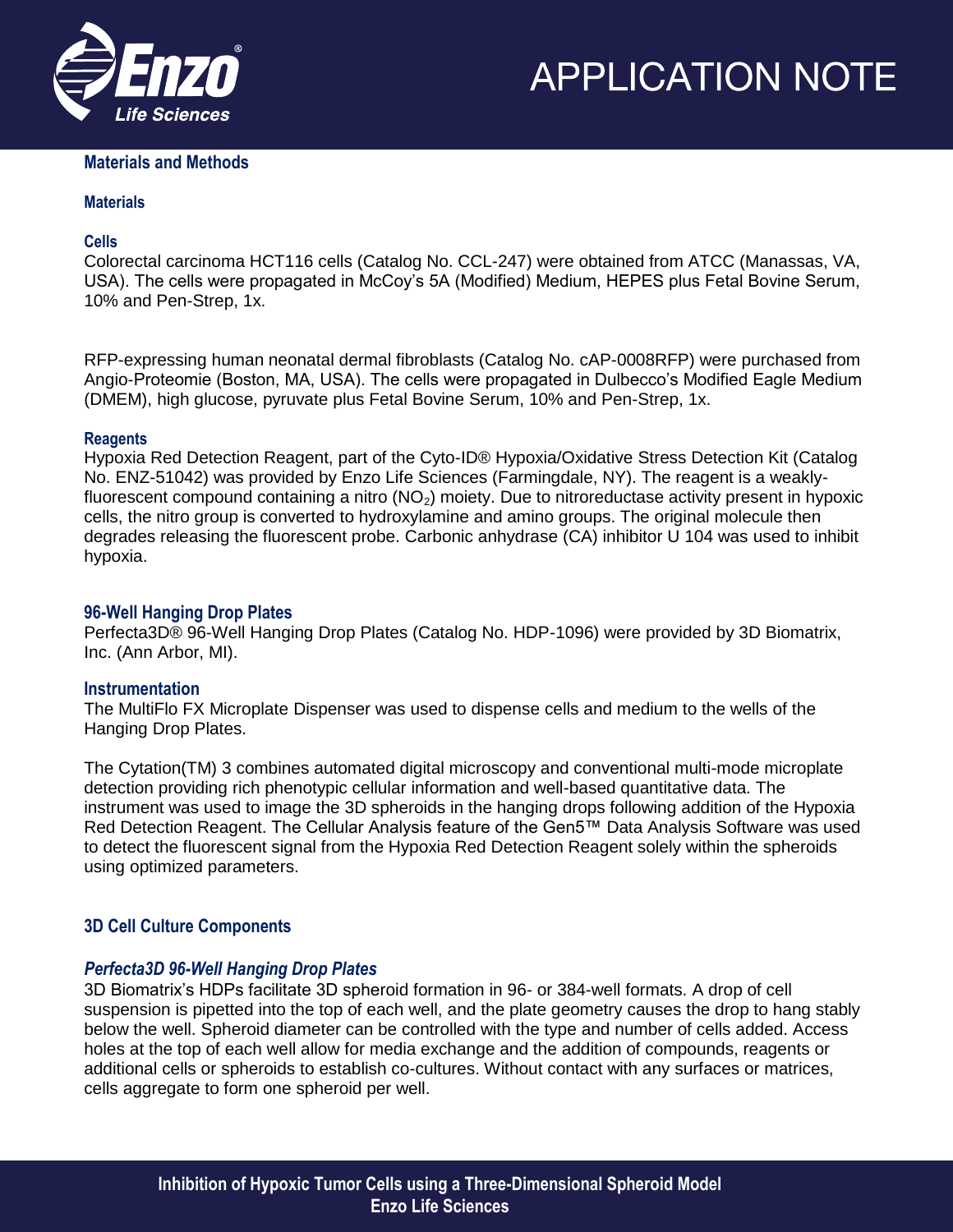

#### **Methods**

#### **Cell Preparation and Automated Dispensing into Hanging Drop Plates**

HCT116 and fibroblast cells were harvested and diluted in HCT116 media to concentrations of 6.25x10<sup>4</sup> cells/mL. Prior to dispensing, the HDP plate and tray reservoirs were filled with 3 and 5 mL of sterile Dulbecco's phosphate buffered saline (DPBS), respectively. The cells were combined together and a volume of 40 µL was then dispensed by the MultiFlo FX to create spheroids containing 5000 cells per spheroid and equal numbers of each cell type. Following dispensing, the plate assembly was placed at  $37^{\circ}$ C/5% CO<sub>2</sub>.

#### **Image-Based Spheroid Formation Monitoring**

Spheroid formation was monitored every 24 hours. The HDP assembly was placed into the Cytation 3, and manual imaging was performed using a 4x objective to determine the state of aggregation. The imager can focus through the clear tray below the hanging drops, part of the complete plate assembly; therefore it was not necessary to remove the tray before placing the plate onto the stage.

#### **CA Inhibitor Dosing**

Upon completion of cell aggregation, media was removed from the hanging drops and replaced with media containing U 104 at concentrations of 0, 100, 1000, and 10,000 nM. The procedure involved slow removal of 10 µL of media from the top of each access hole, followed by a 10 µL addition of media with compound, which was repeated 5-6X to ensure a complete media exchange. Dosing was repeated on a daily basis over the two-week incubation period. .

#### **Hypoxia Reagent Incubation Optimization**

The hypoxia detection reagent was diluted to a 5X concentration in HCT116 media. A volume of 10 µL was then added to the appropriate wells containing formed spheroids to create a final 1X concentration. The reagent was then incubated with the spheroids for either 2, 4, or 6 hours at  $37^{\circ}$ C/5% CO<sub>2</sub>. Following incubation, reagent-containing media was washed out with DPBS using the same procedure previously explained for CA inhibitor dosing. Fluorescent imaging was then performed using the Texas Red imaging filter cube to determine which incubation time yielded the greatest reagent penetration into the spheroid, and therefore lowest background.

#### **Analysis of Spheroid Hypoxia**

Hypoxia detection reagent (5X) was added to appropriate wells following 1, 4, 7, and 14 days of compound treatment, incubated for the optimized time period, and then washed with DPBS as previously described. Fluorescent and brightfield imaging were then performed using a 4x objective and consistent LED excitation, integration time, and gain settings to ensure that changes in hypoxia levels were captured.

Cellular analysis was performed using the Gen5 software on the 4x images of the spheroid captured. This was done in order to analyze only the fluorescent signal from the cells in the spheroid itself, and to ignore all other portions of the image. Table 1 describes the parameters used.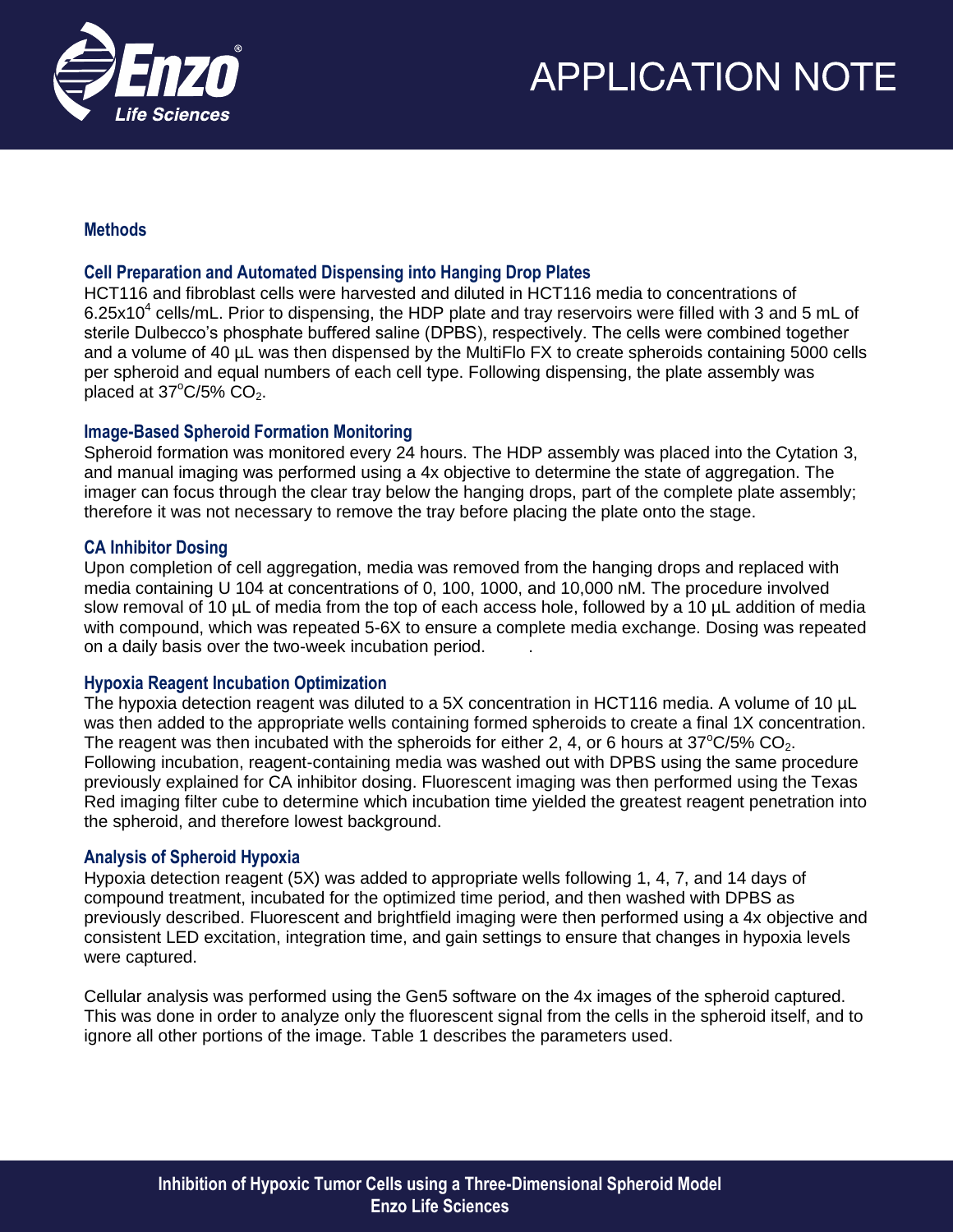



| <b>Cellular Analysis Parameters</b> |                     |
|-------------------------------------|---------------------|
| <b>Detection Channel</b>            | <b>Brightfield</b>  |
| Threshold                           | 10,000 RFU          |
| Min. Object Size                    | 500 µm              |
| Max. Object Size                    | 1000 µm             |
| Bright objects on a dark background | Unchecked           |
| Split touching objects              | Checked             |
| <b>Advanced Options</b>             |                     |
| Evaluate Background On              | 5% of Lowest Pixels |
| Image Smoothing Strength            | 0                   |
| <b>Background Flattening Size</b>   | Auto                |

#### **Table 1. 4x Image Cellular Analysis Parameters.**

The brightfield image was used as the detection channel in order to properly define the boundaries of the spheroid. The fluorescence from the hypoxia reagent within the spheroid boundaries, captured with the Texas Red channel, was then used for analysis.

#### **Results and Discussion**

#### **Optimization of Hypoxia Red Reagent/Spheroid Incubation**

The fluorescent signal from the hypoxia dye was assessed within the spheroid after a 2 hour incubation. As seen from the image in Figure 1A, a relatively small concentration of reagent was integrated into the cells after two hours. Therefore the required image exposure to see the signal within the spheroid was set to near maximum. This led to high background fluorescence, making accurate cellular analysis difficult to accomplish.





Figure 1. 4x images of Hypoxia Red Reagent signal captured after (A.) 2; (B.) 4; and (C.) 6 hours of incubation with the spheroid at  $37^{\circ}$ C/5% CO<sub>2</sub>.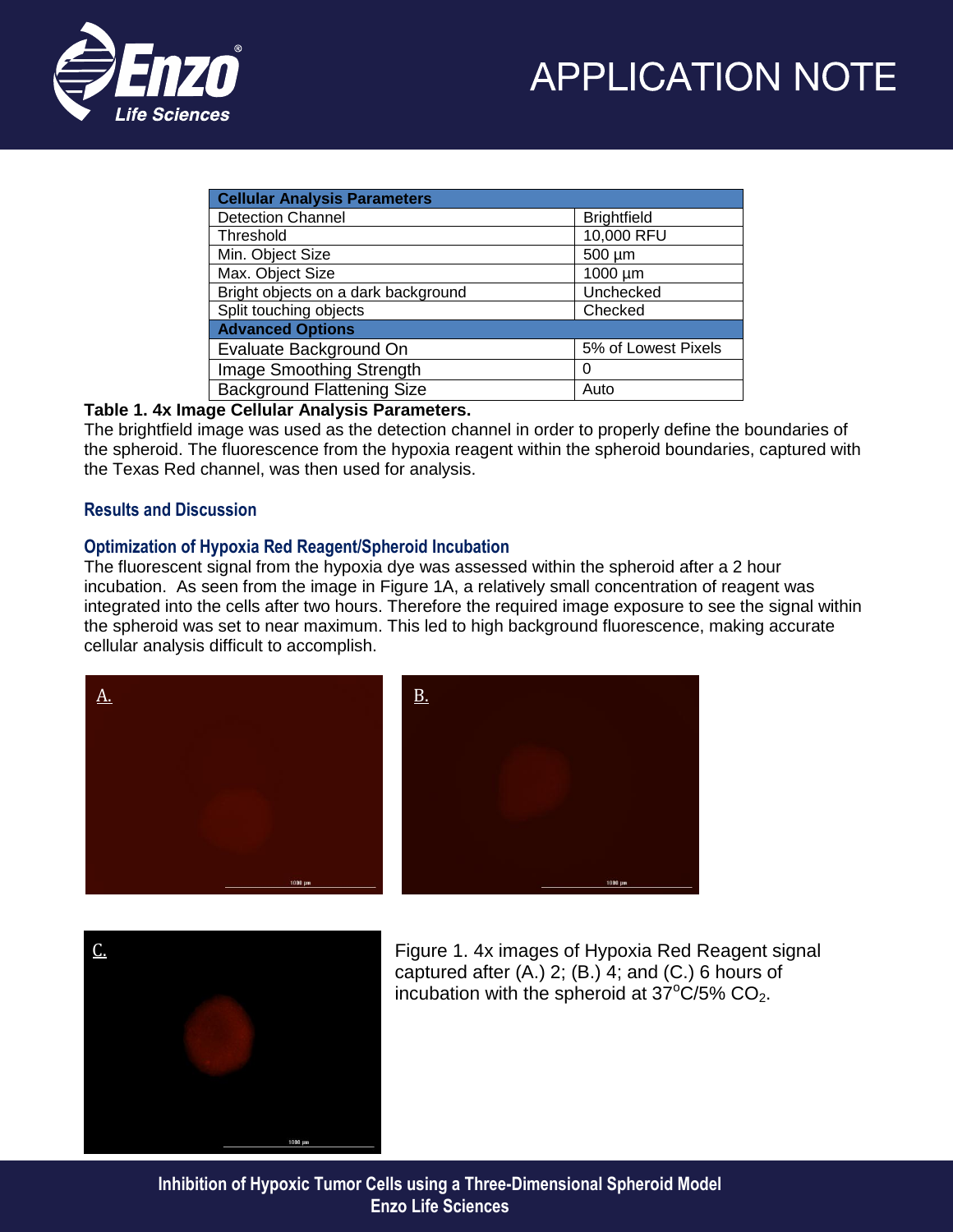

Examination of the image containing reagent incubated with the spheroid for four hours (Figure 1B) reveals increased reagent integration. However, exposure settings still generated relatively high background signal. Finally, when using a 6-hour incubation time, a sufficient amount of reagent was integrated, which allowed for exposure settings that yielded low background fluorescence while still giving a bright signal from the reagent within the spheroid. This incubation time was used for all subsequent experiments.

#### **Confirmation of Fibroblast RFP and Hypoxia Red Reagent Signal**

Human fibroblasts have been shown to play an important role in determining tumor cell behavior, as well as conditioning the tumor microenvironment<sup>6,  $\bar{7}$ </sup>. Therefore they were also included in this study to create a suitable 3D spheroid model. As RFP-expressing fibroblasts were used, imaging was also performed of spheroids following initial cell aggregation using the brightfield and RFP imaging filter cubes to confirm that the red fluorescent RFP signal would not artificially contribute to the signal captured with the Texas Red Imaging Cube.







**Figure 2. Multi-Channel HCT116/Fibroblast Images following Hypoxia Red Reagent Incubation.** Overlaid 4x images captured using (A.) brightfield and RFP; (B.) brightfield and Texas Red; and (C.) all three imaging filter cubes.

Figure 2A exhibits overlaid brightfield and RFP images showing total cells as well as fibroblasts expressing RFP. Figure 2B displays the same brightfield image in addition to the signal from the Hypoxia Red Reagent captured using the Texas Red channel. When comparing the red fluorescent signal in Figure 2A and B, as well as the complete overlaid image in Figure 2C it is evident that RFP fluorescence is not captured when using the Texas Red Imaging Cube.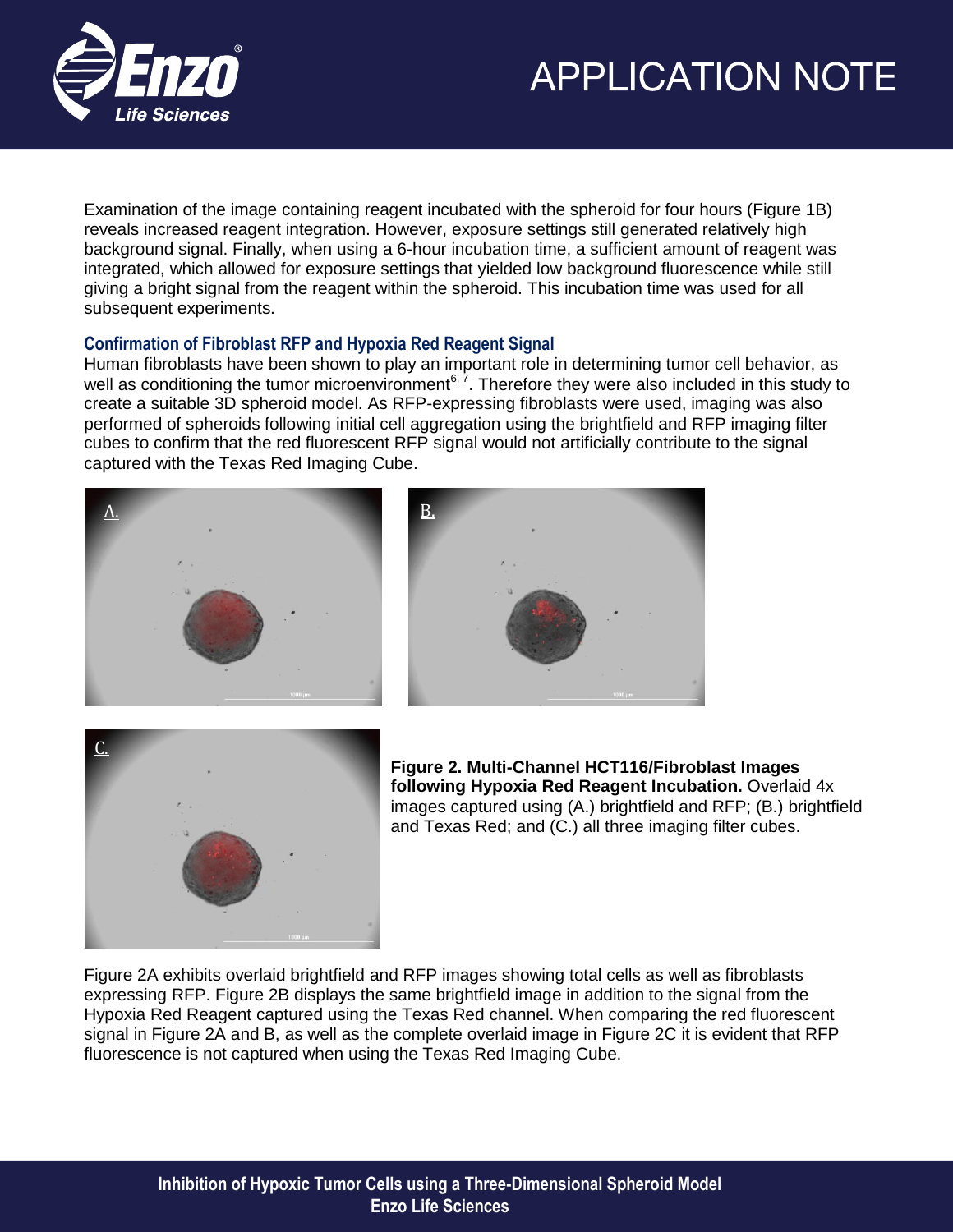

#### **Analysis of Hypoxia Inhibition**

Carbonic anhydrase IX (CA IX) is a hypoxia-inducible protein that promotes tumor cell survival and metastatic cell invasion<sup>5</sup>. Therapeutic inhibition of CA IX has been shown to decrease tumor growth and metastasis. The Hypoxia Red Reagent relies on the nitroreductase properties of active hypoxic cells; as these cells lose functionality less reagent is converted leading to a decrease in fluorescence. The ability of U 104 to affect nitroreductase activity was assessed over a two week period. The 4x images in Figure 3 illustrate the inhibitory effect of the compound at a 10 µM concentration compared to the negative control.







**Figure 3.** 4x brightfield and Texas Red overlaid images of HCT116/fibroblast spheroids, following Hypoxia Red Reagent addition and incubation.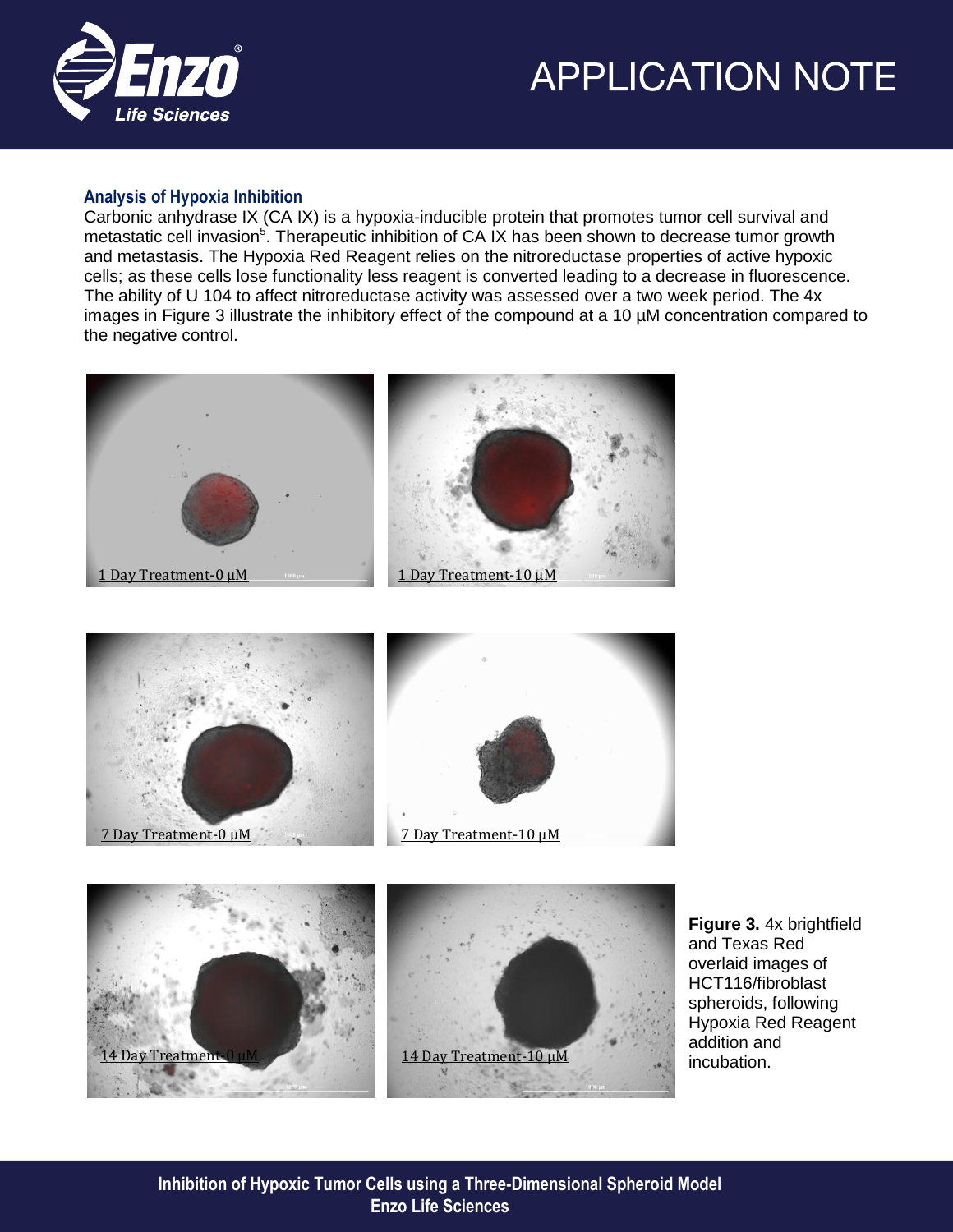



Using the Cellular Analysis parameters outlined in Table 1 with the 4x brightfield and Texas Red images, the signal from the Hypoxia Red Reagent was evaluated within each spheroid analyzed. Figure 4 exhibits the cellular masks that were drawn around the spheroids evaluated after a 14 day U 104 treatment.



**Figure 4.** Object masks drawn by Gen5 around HCT116/fibroblast spheroids following 14 day U 104 treatment, using the criteria outlined in Table 1.

The raw fluorescent signal generated from active hypoxic cells within each spheroid was plotted for each compound concentration tested over the two-week dosing period (Figure 5A). Normalization was then completed by comparison of fluorescent units from subsequent day analyses to values from the initial analysis after a one day incubation, and expressed as a percentage (Figure 5B).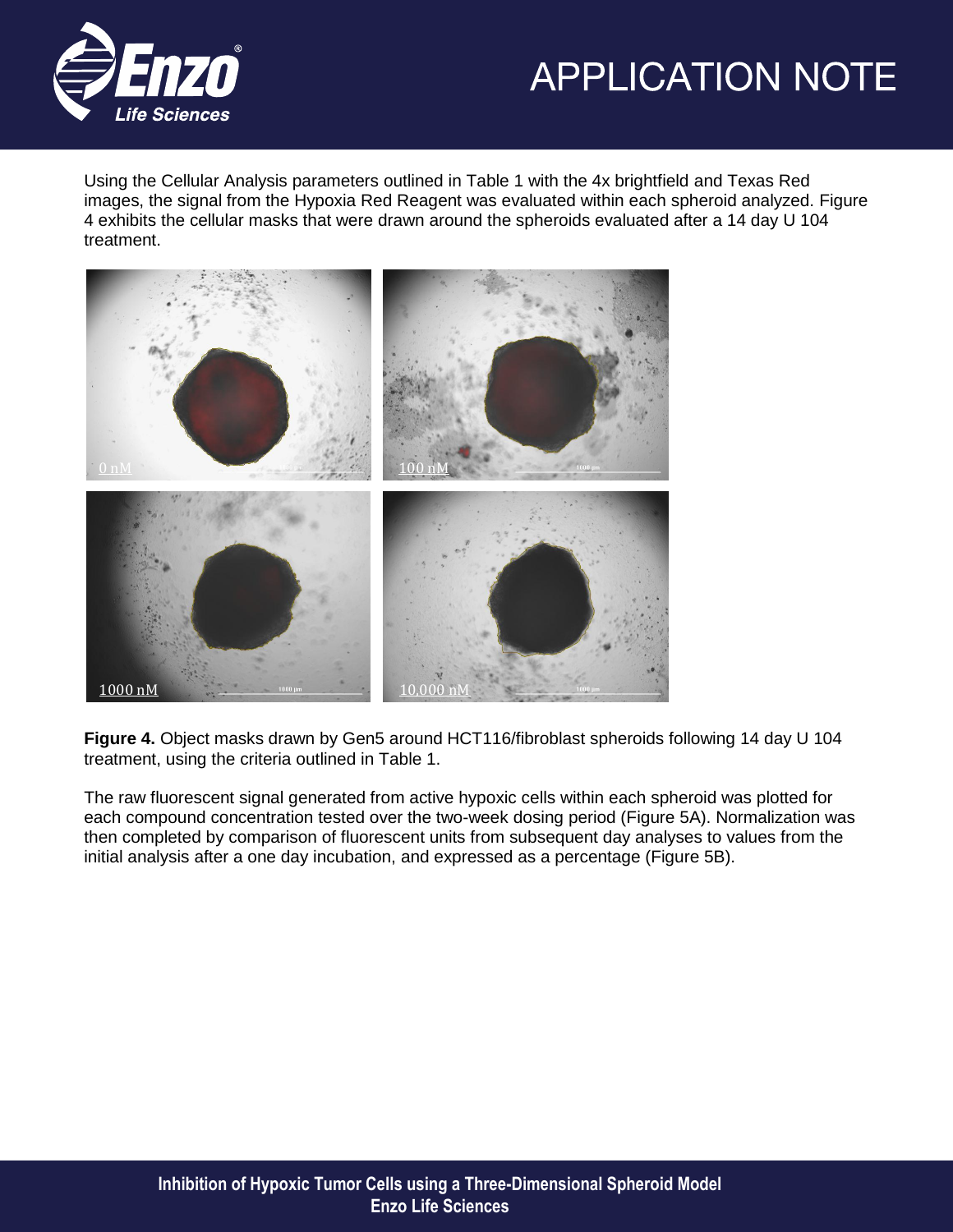



**Figure 5. U 104 Induced Reduction of Hypoxic Cell Nitroreductase Activity.** (A.) Mean raw fluorescence values from Hypoxia Red Reagent using a 4x objective and the Texas Red Imaging Cube; (B.) Normalization of fluorescent signal calculated by the following formula: (Mean RFUDay X / Mean RFUDay 1).

Results from Figure 5 demonstrate that the carbonic anhydrase inhibitor U 104 specifically affects hypoxic tumor cells, as witnessed by the dose-dependent decrease in nitroreductase activity over the 14-day dosing period. We hypothesize that the reduction in fluorescent signal is due to increased cell death of hypoxic cells. This agrees with what has been shown previously in the literature, that therapeutic treatment of tumor cells by inhibition of CA IX is accomplished in part by decreasing the ability of cells to adapt to the low extracellular pH found in hypoxic regions of primary tumors<sup>7</sup>.

#### **Conclusions**

We have demonstrated that cancer cell/fibroblast co-cultured spheroids can be used to successfully observe the effects of test compounds, such as CA IX inhibitors, on hypoxic tumor cells. Cells and media can be rapidly and efficiently dispensed to the Perfecta 3D Hanging Drop Plates, where spheroid formation is accomplished and can be monitored via imaging in real time. Detection of the activity of hypoxic cells can also be easily completed with the incorporation of the Hypoxia Red Reagent and experimental imaging taking place within the hanging drop. The combination can provide initial information regarding the potential final effect of test compounds on tumor growth and metastatic activity.

#### **References**

1. Vander Heiden, M.; Cantley, L.; Thompson, C. Understanding the Warburg effect: the metabolic requirements of cell proliferation. Science. 2009, 324, 1029-1033.